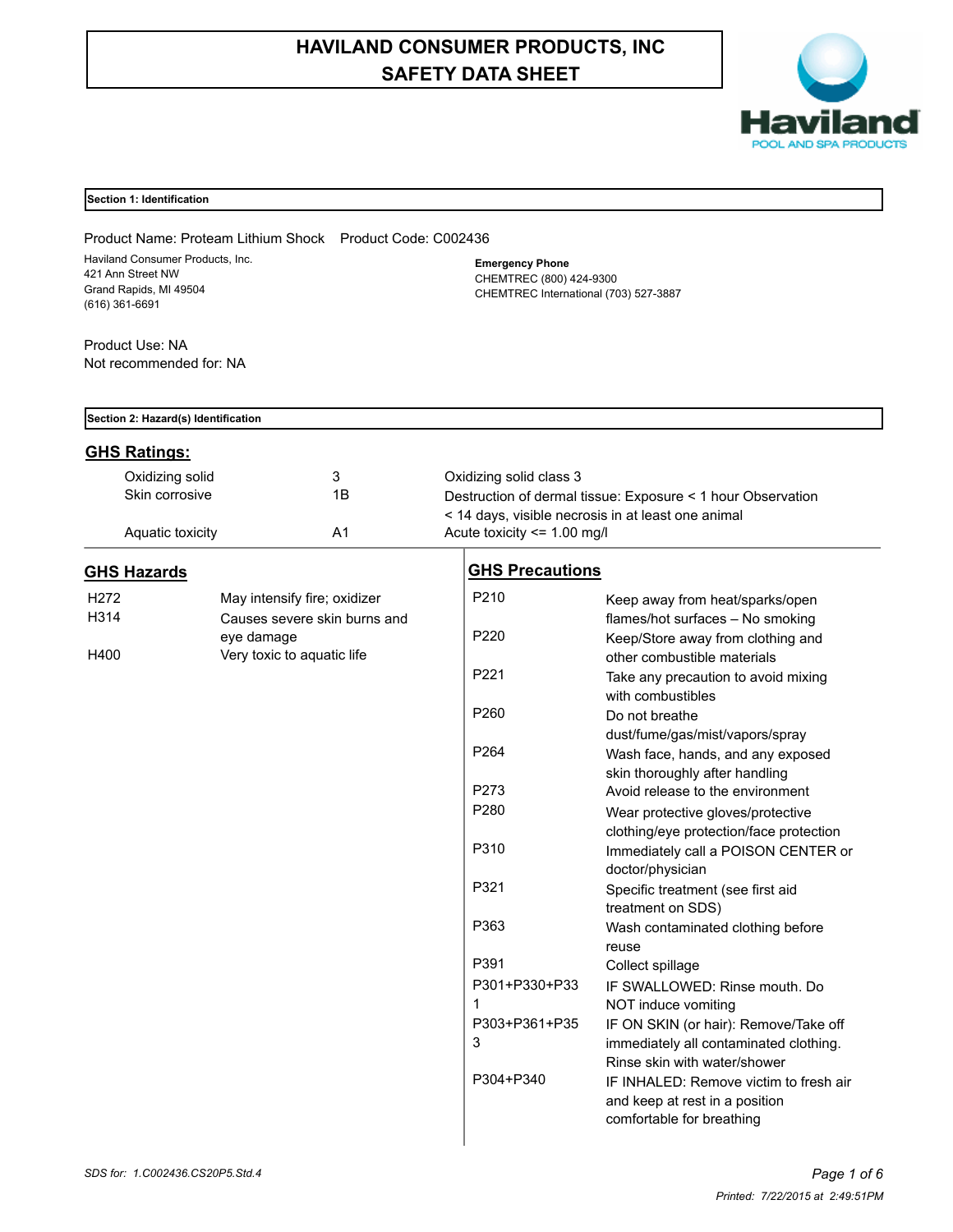| P305+P351+P33<br>8 | IF IN EYES: Rinse cautiously with<br>water for several minutes. Remove<br>contact lenses if present and easy to<br>do – continue rinsing |
|--------------------|------------------------------------------------------------------------------------------------------------------------------------------|
| P370+P378          | In case of fire: Use suitable media for<br>extinction                                                                                    |
| P405               | Store locked up                                                                                                                          |
| P <sub>501</sub>   | Dispose of contents/container in<br>accordance with<br>local/regional/national/international<br>regulations                              |

**Danger**



| Section 3: Composition/Information on Ingredients |                             |                              |                              |
|---------------------------------------------------|-----------------------------|------------------------------|------------------------------|
| <b>Chemical Name / CAS No.</b>                    | <b>OSHA Exposure Limits</b> | <b>ACGIH Exposure Limits</b> | <b>Other Exposure Limits</b> |
| Trade Secret<br>30 to 40%                         |                             |                              |                              |
| Lithium hypochlorite<br>13840-33-0<br>20 to 30%   |                             |                              |                              |
| Trade Secret<br>20 to 30%                         |                             |                              |                              |
| Trade Secret<br>1 to 5%                           |                             |                              |                              |
| Trade Secret<br>1 to 5%                           |                             |                              |                              |
| Trade Secret<br>1 to 5%                           |                             |                              |                              |

# **Section 4: First-aid Measures**

#### **Inhalation**

Rescuers should put on appropriate protective gear. Remove from area of exposure. If not breathing, give artificial respiration. If breathing is difficult, give oxygen. Keep victim warm. Get immediate medical attention. To prevent aspiration, keep head below knees.

#### **Eye Contact**

Immediately flush eyes with water. Flush eyes with water for a minimum of 15 minutes, occasionally lifting and lowering upper lids. Get medical attention promptly.

# **Skin Contact**

Remove contaminated clothing. Wash skin with soap and water. Get medical attention. Wash clothing separately and clean shoes before reuse.

#### **Ingestion**

If swallowed, do NOT induce vomiting. Give victim a glass of water. Call a physician or poison control center immediately. Never give anything by mouth to an unconscious person.

|  | Section 5: Fire-fighting Measures |  |
|--|-----------------------------------|--|
|--|-----------------------------------|--|

LEL: UEL:

**Extinguishing Media**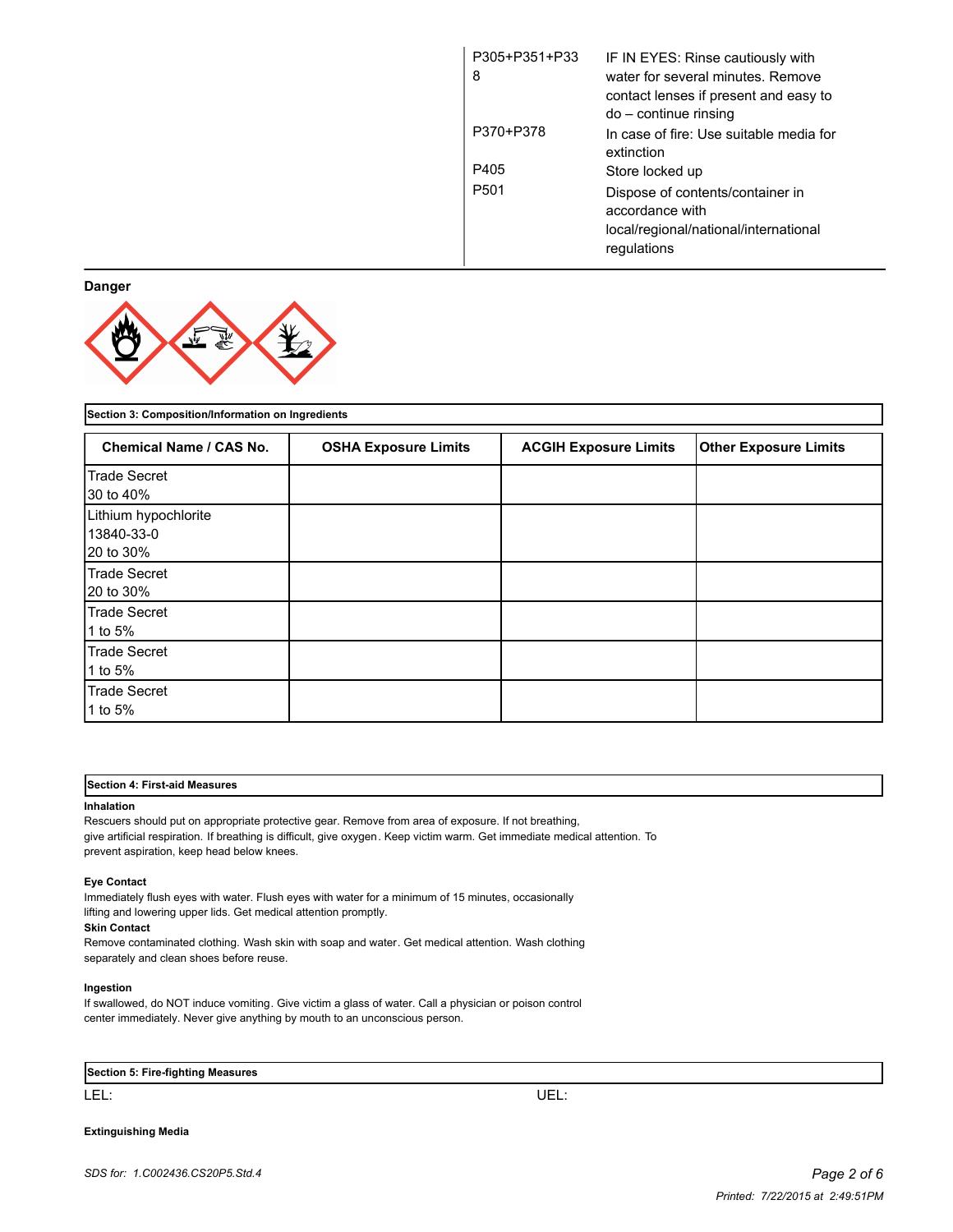Use water only. Do not use dry chemicals, carbon dioxide, or foam. **Specific Hazards Arising from the Chemical** Oxidizer. Contact with easily oxidizable or combustible materials can cause fire or explosion upon ignition from any source.

#### **Special Protective Equipment and Precautions for Firefighters**

**Special Information**: As in any fire, wear self-contained breathing apparatus pressure-demand (MSHA/NIOSH approved or equivalent) and full protective gear.

#### **Section 6: Accidental Release Measures**

# **Spill and Leak Procedures**

Use proper personal protective equipment. Keep combustibles (wood, paper, oil, etc.) away from spilled material. With clean shovel, place into clean dry container, and cover loosely .

#### **Section 7: Handling and Storage**

#### **Handling Procedures**

Use with adequate ventilation. Avoid breathing dusts, mists, and vapors. Do not get in eyes, on skin, or on clothing. Wear eye protection and protective clothing. Wash thoroughly after handling. **Pesticide Storage:** Keep this product dry in a tightly sealed container when not in use. Store in a cool, dry, wellventilated area away from heat or open flame. In case of decomposition, isolate container (if possible) and flood area with large amounts of water to dissolve all material before discarding the container.

| Section 8: Exposure Control/Personal Protection |                             |                              |                              |
|-------------------------------------------------|-----------------------------|------------------------------|------------------------------|
| <b>Chemical Name / CAS No.</b>                  | <b>OSHA Exposure Limits</b> | <b>ACGIH Exposure Limits</b> | <b>Other Exposure Limits</b> |
| Trade Secret<br>N/A                             |                             |                              |                              |
| Lithium hypochlorite<br>13840-33-0              |                             |                              |                              |
| Trade Secret<br>N/A                             |                             |                              |                              |
| Trade Secret<br>N/A                             |                             |                              |                              |
| Trade Secret<br>N/A                             |                             |                              |                              |
| <b>Trade Secret</b><br>N/A                      |                             |                              |                              |

**RESPIRATORY PROTECTION:** A respiratory protection program that meets OSHA 1910.134 and ANSI Z88.2 requirements must be followed whenever workplace conditions warrant the use of a respirator.

**SKIN PROTECTION:** Wear impervious protective gloves. Wear protective gear as needed - apron, suit, boots.

**EYE PROTECTION:** Wear safety glasses with side shields (or goggles) and a face shield .

**OTHER PROTECTIVE EQUIPMENT**: Facilities storing or utilizing this material should be equipped with an eyewash facility and a safety shower.

**HYGENIC PRACTICES:** Do not eat, drink, or smoke in areas where this material is used. Avoid breathing vapors. Remove contaminated clothing and wash before reuse. Wash thoroughly after handling. Wash hands before eating.

**Section 9: Physical and Chemical Properties**

| Appearance: White granular solid | <b>Odor:</b> Burning, chlorine-like |
|----------------------------------|-------------------------------------|
|                                  | odor                                |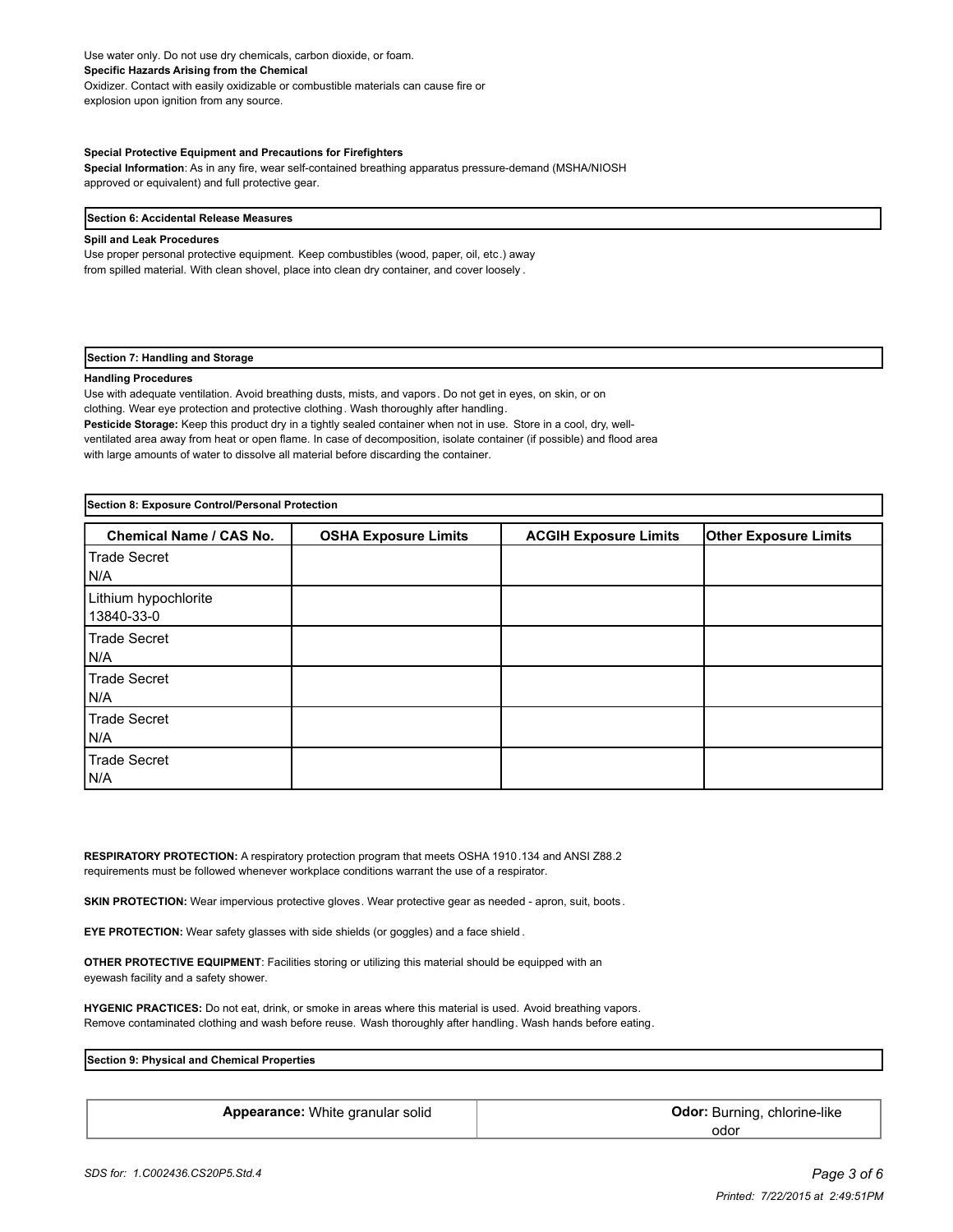**Vapor Pressure:** Unknown **Odor threshold:** Unknown **Autoignition temperature:** Unknown **Decomposition temperature:** Unknown **Viscosity:** Unknown **Grams VOC less water:** Unknown

**Vapor Density:** Unknown **pH:** 11 (1% solution) **Density:** Unknown **Melting point:** Decomposes @ 135°C **Freezing point:** Unknown **Solubility: Unknown Boiling range:** Unknown **Flash point:** Unknown **Evaporation rate:** Unknown **Flammability:** Unknown **Explosive Limits:** Unknown **Specific Gravity** 0.9 - 1.0

**Section 10: Stability and Reactivity** 

**Chemical Stability:** STABLE

**Incompatibile Materials**  Acids. Strong oxidizing agents. Combustible materials. **Conditions to Avoid** Contact with combustible materials (wood, paper, oil). Contamination with moisture. **Hazardous Decomposition Products** Oxygen, lithium hydroxide, lithium chlorates.

**Hazardous Polymerization**

Hazardous polymerization will not occur.

**Section 11: Toxicology Information**

# **Mixture Toxicity**

Oral Toxicity LD50: 1,540mg/kg Inhalation Toxicity LC50: 56mg/L

**Routes of Entry:** Inhalation Ingestion Skin contact Eye contact

# **Effects of Overexposure**

**Emergency Overview**

Corrosive to eyes and skin. Harmful if swallowed. Inhalation may cause damage to the upper respiratory tract.

#### **Acute Health Effects**

This product is severely irritating to the eyes and may cause burns and irreversible damage. Contact with the skin or mucous membranes may cause irritation or burns. This product will cause irritation to the throat, esophagus, and gastrointestinal tract if it is swallowed. Inhalation of dusts of this product may cause irritation or burns to the nasal passages and respiratory tract.

**Section 12: Ecological Information**

**Component Ecotoxicity**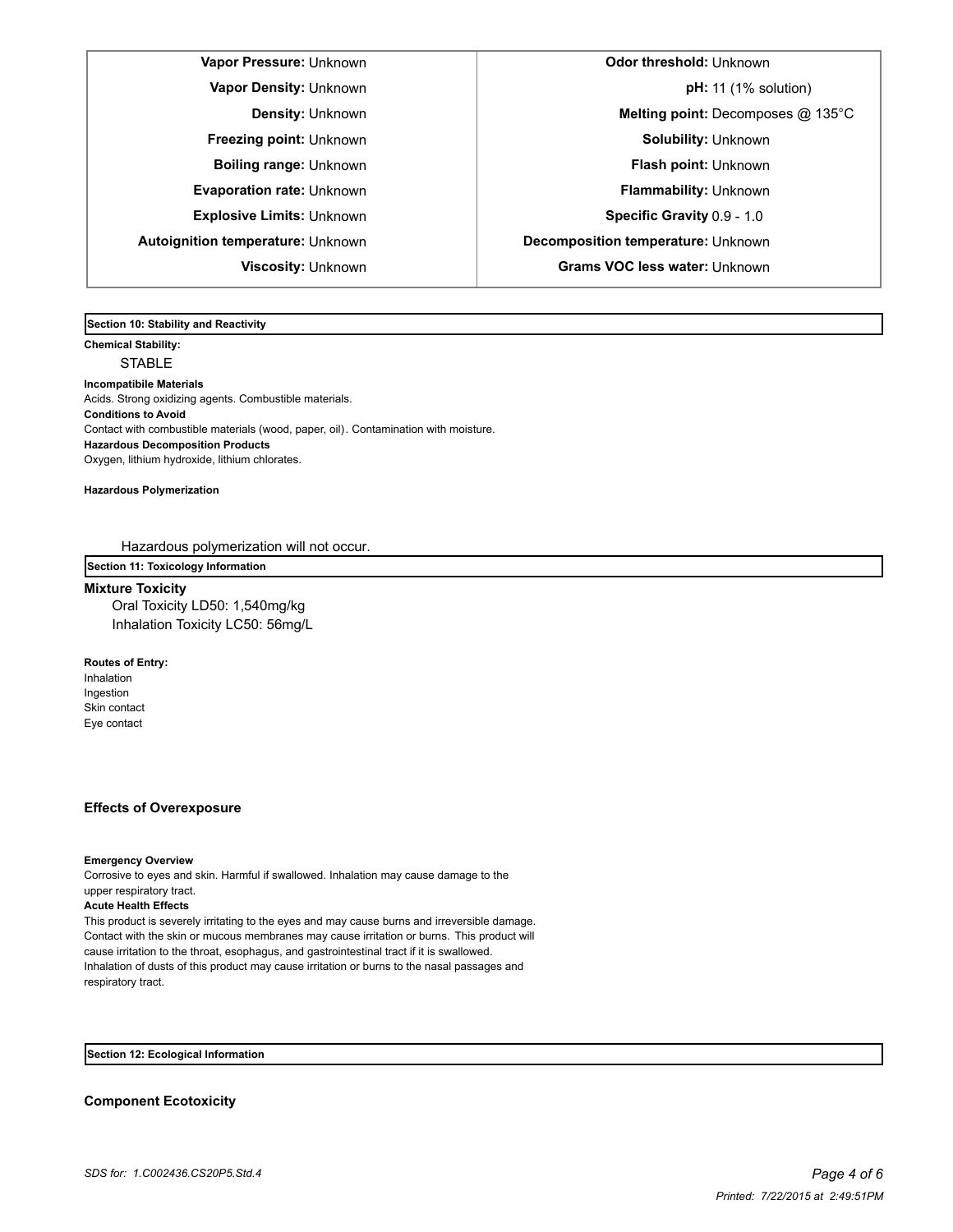Trade Secret 96 Hr LC50 Lepomis macrochirus: 5560 - 6080 mg/L [flow-through]; 96 Hr LC50 Lepomis macrochirus: 12946 mg/L [static]; 96 Hr LC50 Pimephales promelas: 6020 - 7070 mg/L [static]; 96 Hr LC50 Pimephales promelas: 7050 mg/L [semistatic]; 96 Hr LC50 Pimephales promelas: 6420 - 6700 mg/L [static]; 96 Hr LC50 Oncorhynchus mykiss: 4747 - 7824 mg/L [flow-through] 48 Hr EC50 Daphnia magna: 1000 mg/L; 48 Hr EC50 Daphnia magna: 340.7 - 469.2 mg/L [Static]

# **Section 13: Disposal Considerations**

**Pesticide Disposal:** Pesticide wastes may be hazardous. Improper disposal of excess pesticide, spray mixture or rinsate is a violation of Federal Law. If these wastes cannot be disposed of by use according to label instructions, contact your State Pesticide or Environmental Control Agency, or the Hazardous Waste Representative at the nearest EPA Regional Office for guidance .

**Container Disposal:** Nonrefillable container. Do not reuse or refill this container. Offer for recycling, if available. Triple rinse (or equivalent) promptly after emptying.

#### **Section 14: Transportation Informations**

Refer to Bill of Lading or container label for DOT or other transportation hazard classification, if any.

#### **Section 15: Regulatory Information**

EPA Reg. No. 57787-14

# **FIFRA information:**

This chemical is a pesticide product registered by the Environmental Protection Agency and is subject to certain labeling requirements under federal pesticide law. These requirements differ from the classification criteria and hazard information required for safety data sheets, and for workplace labels of non-pesticide chemicals. Following is the hazard information as required on the pesticide label:

### **DANGER**:

Fatal if inhaled. Corrosive. Causes irreversible eye damage and skin burns. Do not breathe vapors or get in eyes, on skin or clothing. Use dust/mist filtering respirator (MSHA/NIOSH approved number prefix TC-21C). Wear goggles or face shield, protective clothing and rubber gloves . STRONG OXIDIZING AGENT This product is toxic to fish.

# **SARA 313**

Trade Secret

**Country Country Countries Country Countries Countries Countries All Components Listed** 

**Section 16: Other Information**

# Date Prepared: 7/22/2015

#### **Disclaimer**

The information herein is believed to be correct, but does not claim to be all inclusive and should be used only as a guide. Neither the above named supplier nor any of its affiliates or subsidiaries assumes any liability whatsoever for the accuracy or completeness of the information contained herein. Final determination of suitability of any material is the sole responsibility of the user. All chemical reagents must be handled with the recognition that their chemical, physiological, toxicological, and hazardous properties have not been fully investigated or determined. All chemical reagents should be handled only by individuals who are familiar with their potential hazards and who have been fully trained in proper safety, laboratory, and chemical handling procedures . Although certain hazards are described herein, we can not guarantee that these are the only hazards which exist. Our SDS are based only on data available at the time of shipping and are subject to change without notice as new information is obtained. Reviewer Revision